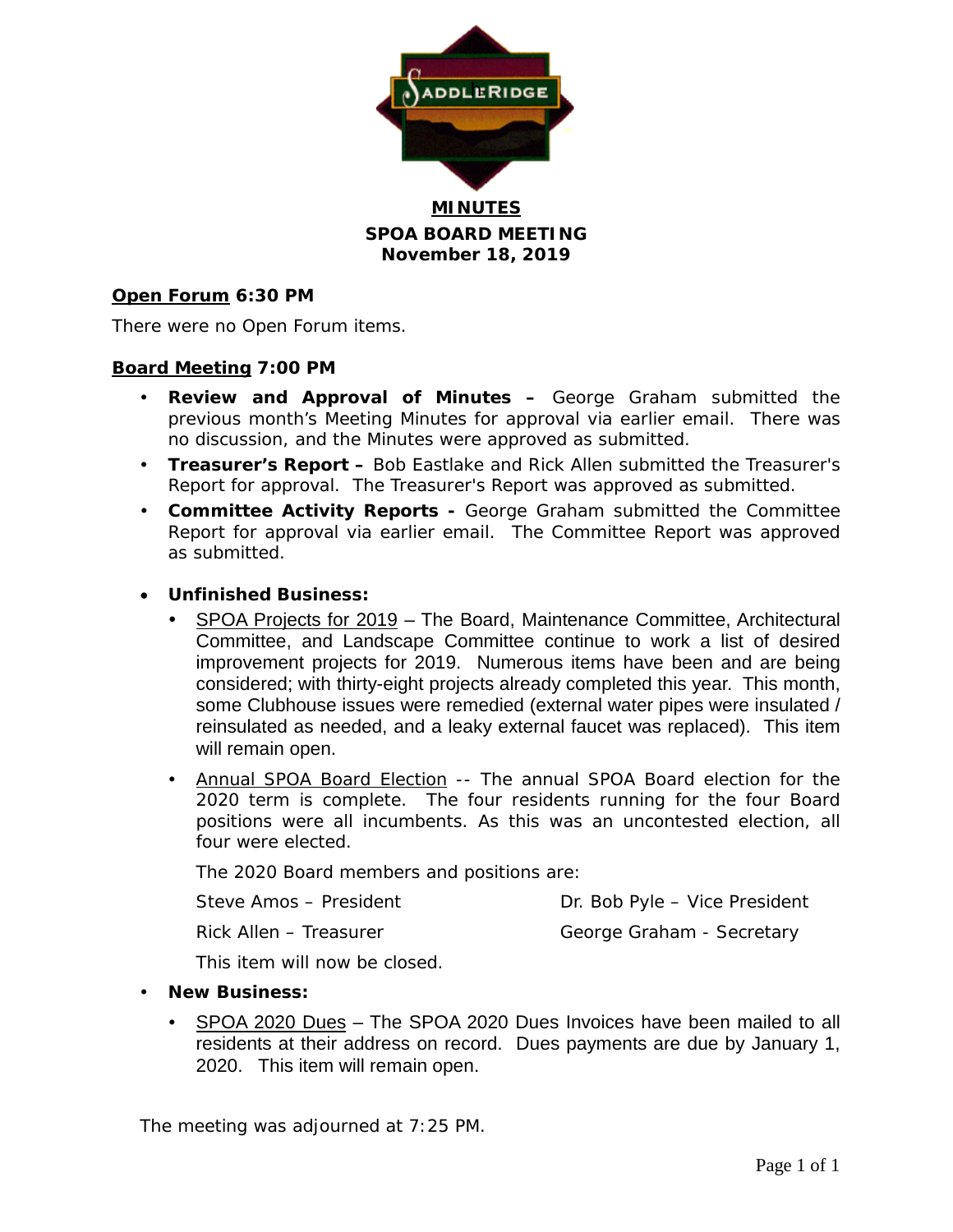11/02/19 **Cash Basis** 

# **SPOA Balance Sheet** As of October 31, 2019

|                                           | Oct 31, 19  | Oct 31, 18  | \$ Change    |
|-------------------------------------------|-------------|-------------|--------------|
| <b>ASSETS</b>                             |             |             |              |
| <b>Current Assets</b>                     |             |             |              |
| <b>Checking/Savings</b>                   |             |             |              |
| Broadway Bank CD 7439                     | 51.039.32   | 0.00        | 51.039.32    |
| Broadway Bank CD 7440                     | 25,000.00   | 0.00        | 25,000.00    |
| Ozona CD #305501                          | 0.00        | 25,456.83   | $-25,456.83$ |
| Ozona CD #305552                          | 0.00        | 25.416.74   | $-25.416.74$ |
| <b>Ozona Checking</b>                     | 15.645.36   | 9,917.95    | 5,727.41     |
| <b>Ozona Money Market</b>                 | 16,707.06   | 41,637.46   | $-24,930.40$ |
| <b>Total Checking/Savings</b>             | 108,391.74  | 102,428.98  | 5,962.76     |
| <b>Accounts Receivable</b>                |             |             |              |
| <b>Accounts Receivable</b>                | $-494.59$   | $-388.59$   | $-106.00$    |
| <b>Total Accounts Receivable</b>          | $-494.59$   | $-388.59$   | $-106.00$    |
| <b>Total Current Assets</b>               | 107,897.15  | 102,040.39  | 5,856.76     |
| <b>Other Assets</b>                       |             |             |              |
| <b>Saddleridge Property</b>               | 80.500.00   | 80,500.00   | 0.00         |
| <b>Total Other Assets</b>                 | 80,500.00   | 80,500.00   | 0.00         |
| <b>TOTAL ASSETS</b>                       | 188,397.15  | 182,540.39  | 5,856.76     |
| <b>LIABILITIES &amp; EQUITY</b><br>Equity |             |             |              |
| <b>Opening Balance Equity</b>             | 110,823.40  | 110,823.40  | 0.00         |
| <b>Retained Earnings</b>                  | 84,612.19   | 80.844.08   | 3,768.11     |
| <b>Net Income</b>                         | $-7,038.44$ | $-9.127.09$ | 2.088.65     |
| <b>Total Equity</b>                       | 188,397.15  | 182,540.39  | 5,856.76     |
| <b>TOTAL LIABILITIES &amp; EQUITY</b>     | 188,397.15  | 182,540.39  | 5,856.76     |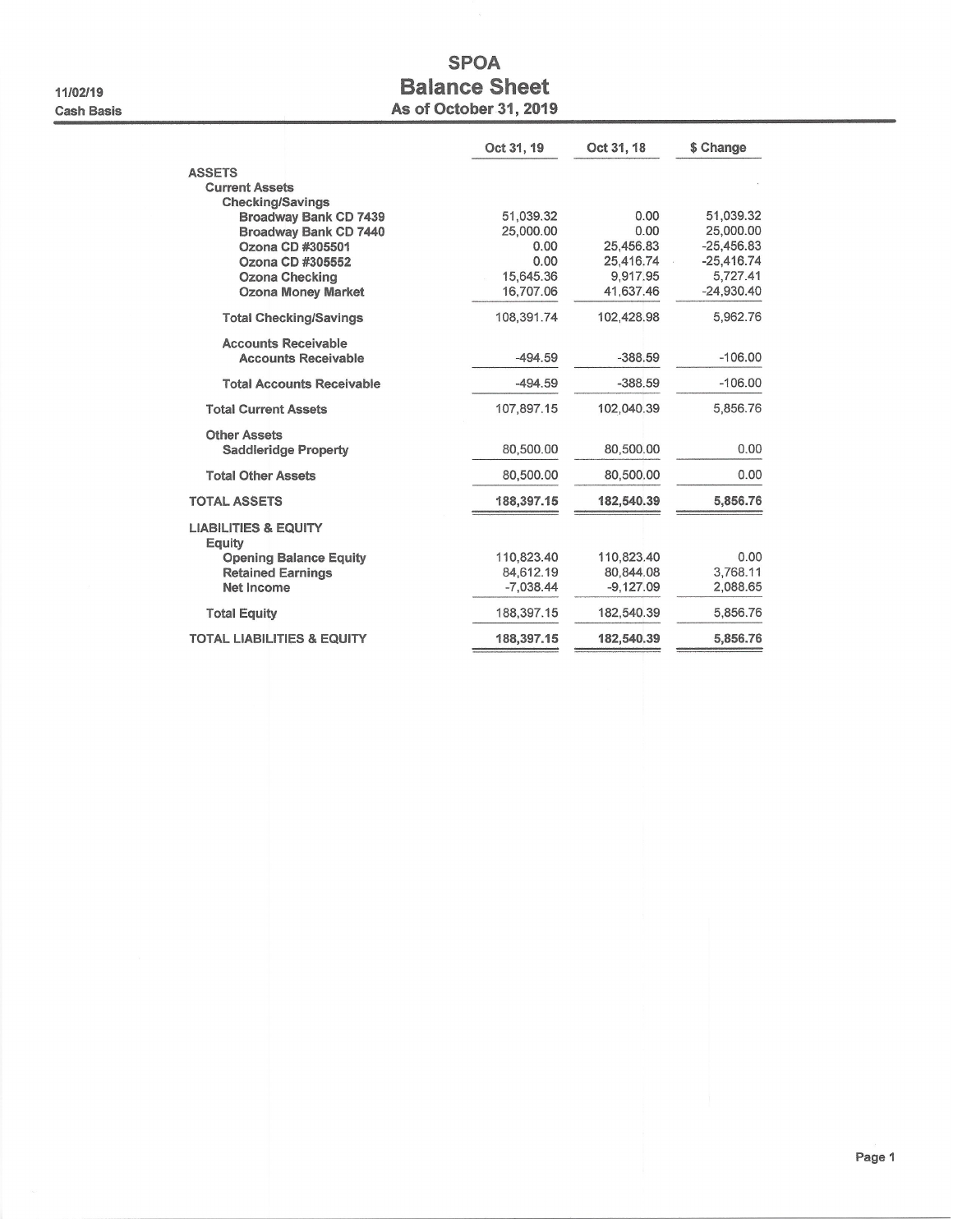11:47 AM 11/02/19 **Cash Basis** 

# **Saddleridge Property Owners Association** Profit & Loss Budget vs. Actual<br>January through October 2019

|                                                   | Jan - Oct 19       | <b>Budget</b>      |
|---------------------------------------------------|--------------------|--------------------|
| <b>Ordinary Income/Expense</b>                    |                    |                    |
| Income                                            |                    |                    |
| <b>Clubhouse Usage Fee</b>                        | 100.00             | 425.00             |
| <b>HOA Dues Collected</b>                         | 7,325.00           | 196.00             |
| <b>Interest Assessed Fees</b>                     | 84.25              | 11.52              |
| Interest Income                                   | 191.14             | 125.89             |
| <b>Resale Cert. Fee</b>                           | 400.00             | 800.00             |
| <b>Transfer Fees</b>                              | 350.00<br>0.03     | 850.00             |
| Uncategorized Income                              | 8,450.42           | 2,408.41           |
| <b>Total Income</b>                               |                    |                    |
| <b>Expense</b>                                    |                    |                    |
| Accounting<br><b>Accounting-Bookkeeper</b>        | 1,871.42           | 1,850.00           |
|                                                   |                    |                    |
| <b>Total Accounting</b>                           | 1,871.42           | 1,850.00           |
| <b>Annual Septic Contract</b>                     | 245.00             | 245.00             |
| <b>Bank Charges</b>                               |                    |                    |
| <b>Safe Deposit Box</b><br><b>Service Charges</b> | 40.00<br>10.48     | 40.00<br>5.00      |
|                                                   |                    |                    |
| <b>Total Bank Charges</b>                         | 50.48              | 45.00              |
| <b>Clubhouse Expenses</b>                         |                    |                    |
| Cleaning                                          | 100.00             | 500.00             |
| <b>Cleaning Supplies</b>                          | 32.45              | 30.00              |
| Furnishings                                       | 162.31             | 0.00<br>373.10     |
| Insurance                                         | 373.10<br>105.51   | 2,000.00           |
| <b>Maintenance Labor</b><br><b>Misc</b>           | 800.31             | 50.00              |
| <b>Pest Control</b>                               | 308.52             | 308.52             |
| <b>Plumbing Repairs</b>                           | 60.28              | 100.00             |
| <b>Repairs</b>                                    | 224.32             | 150.00             |
| Trash                                             | 343.83             | 308.64             |
| <b>Total Clubhouse Expenses</b>                   | 2,510.63           | 3,820.26           |
| <b>Dues and Subscriptions</b>                     | 0.00               | 130.00             |
| <b>Food for Saddleridge Meetings</b>              |                    |                    |
| Food for Annual BBQ                               | 903.33             | 800.84             |
| Neighborhood Watch                                | 178.63             | 300.00             |
| <b>Total Food for Saddleridge Meetings</b>        | 1,081.96           | 1,100.84           |
| <b>Improvements</b>                               |                    |                    |
| Landscaping                                       |                    |                    |
| Entrance                                          | 7.00               |                    |
| <b>Landscaping - Other</b>                        | 215.56             |                    |
| <b>Total Landscaping</b>                          | 222.56             |                    |
| <b>Total Improvements</b>                         | 222.56             |                    |
| Insurance-HOA Liability                           | 3,809.00           | 727.00             |
| Insurance, D&O                                    | 0.00               | 3,057.00           |
| <b>Lawn Maintenance</b>                           | 1,300.00           | 1,380.00<br>150.00 |
| <b>Legal-Attorney Fees</b><br><b>Mailings</b>     | 0.00<br>55.00      | 50.00              |
|                                                   |                    |                    |
| <b>Misc</b><br><b>Miscellaneous</b>               | 9.64               | 100,00             |
| <b>Legal Records</b>                              | 0.00               | 60.00              |
| <b>Office Supplies</b>                            | 0.00               | 70.00              |
| Software                                          | 0.00               | 220.00             |
| <b>Total Miscellaneous</b>                        | 0.00               | 350.00             |
|                                                   |                    |                    |
| <b>PEC Electricity</b>                            | 1,428.97           | 1,349.96           |
| Taxes                                             | 2,536.80<br>367.40 | 2,033.22<br>180.00 |
| <b>Web Hosting Fees</b>                           |                    |                    |
| <b>Total Expense</b>                              | 15,488.86          | 16,568.28          |
| <b>Net Ordinary Income</b>                        | $-7,038.44$        | $-14, 159.87$      |
| Net Income                                        | $-7,038.44$        | $-14,159.87$       |